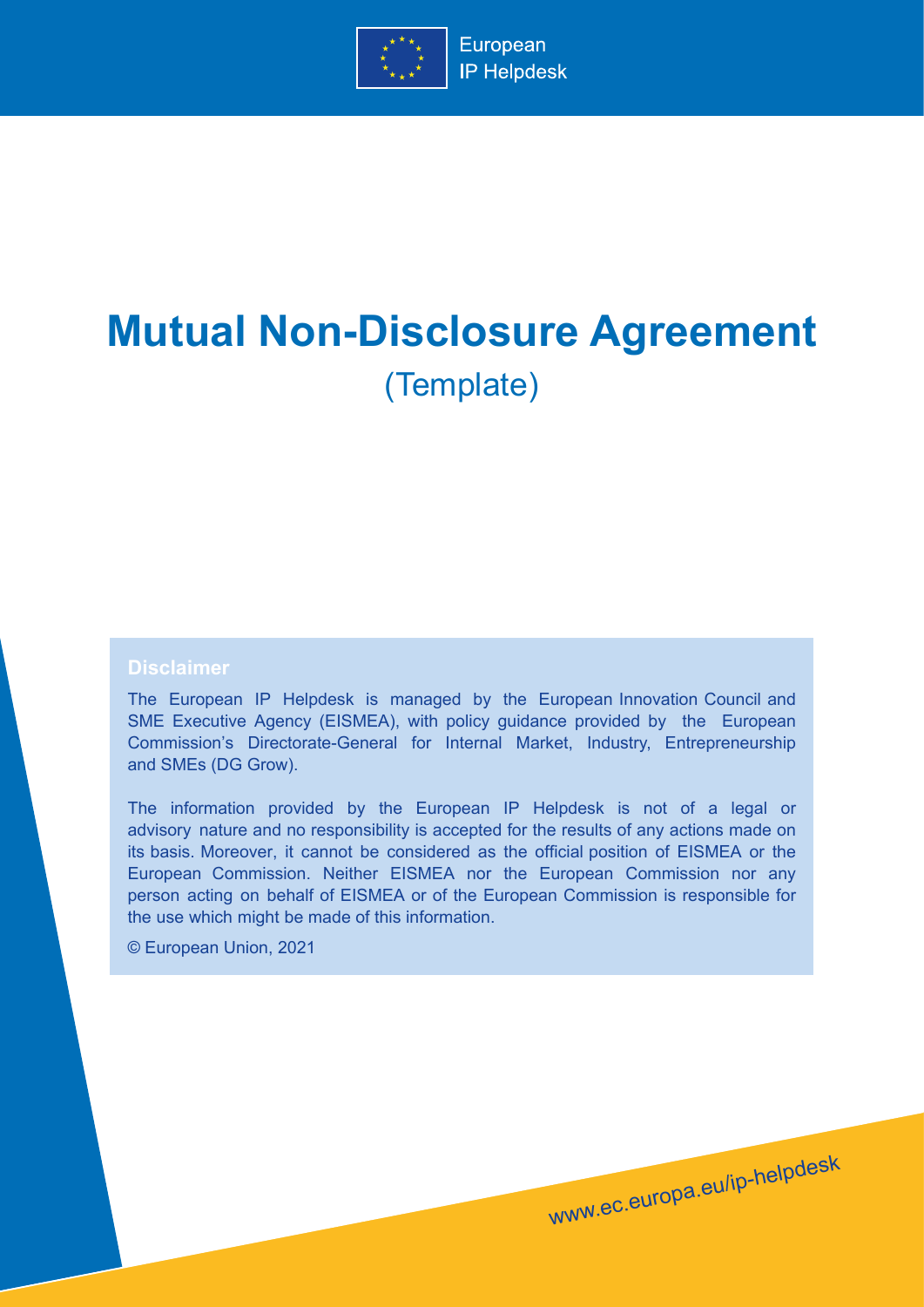## **NON-DISCLOSURE AGREEMENTS**

Confidentiality is an extremely important issue for participants in R&D projects, from the setting-up (even during earliest discussions on the assessment of participation), to the implementation and exploitation phases.

Exchanging valuable information with other partners is generally a necessity that regularly occurs in collaborative initiatives or undertakings. Accordingly, confidentiality issues and measures should be taken into consideration in order to safely exchange information, facilitating the project development and ensuring the non-disclosure of sensitive technology, business or commercial confidential information. Therefore, the signature of a confidentiality agreement or non-disclosure agreement (NDA) at the proposal stage or even before, the inclusion of confidentiality clauses in the consortium agreement, and compliance with confidentiality obligations during the whole life of the project and after, are among others very important steps to keep confidential information secret in order to maintain a competitive edge.

Deciding to become involved in a project, business or commercial relationship requires discussions and the exchange of information between people from different organisations, companies or institutions with different background knowledge and interests. It might involve giving written or oral information to a third party in order to describe project ideas, revealing know-how, or defining scope, objectives, and tasks for planning or arranging a proposal or for preparations before a project starts.

Confidentiality agreements or NDAs provide protection and more security to an individual or organisation that is about to share or make available information to another individual or organisation by ensuring that confidential information will be used only for the permitted purposes agreed between the signatories of the agreement and will not be used or revealed to third parties without consent; and furthermore that if confidential information is revealed or made public, breaching the terms provided under the agreement, then liability, damages, cessation or preventive measures can be claimed.

Confidential information or specific documentation should be only revealed under confidentiality commitments settled in advance otherwise it might be used for the benefit of others, excluding and harming the interest of the owner of the confidential information.

The following NDA template may be used, taking into consideration the concrete situation or needs of its users.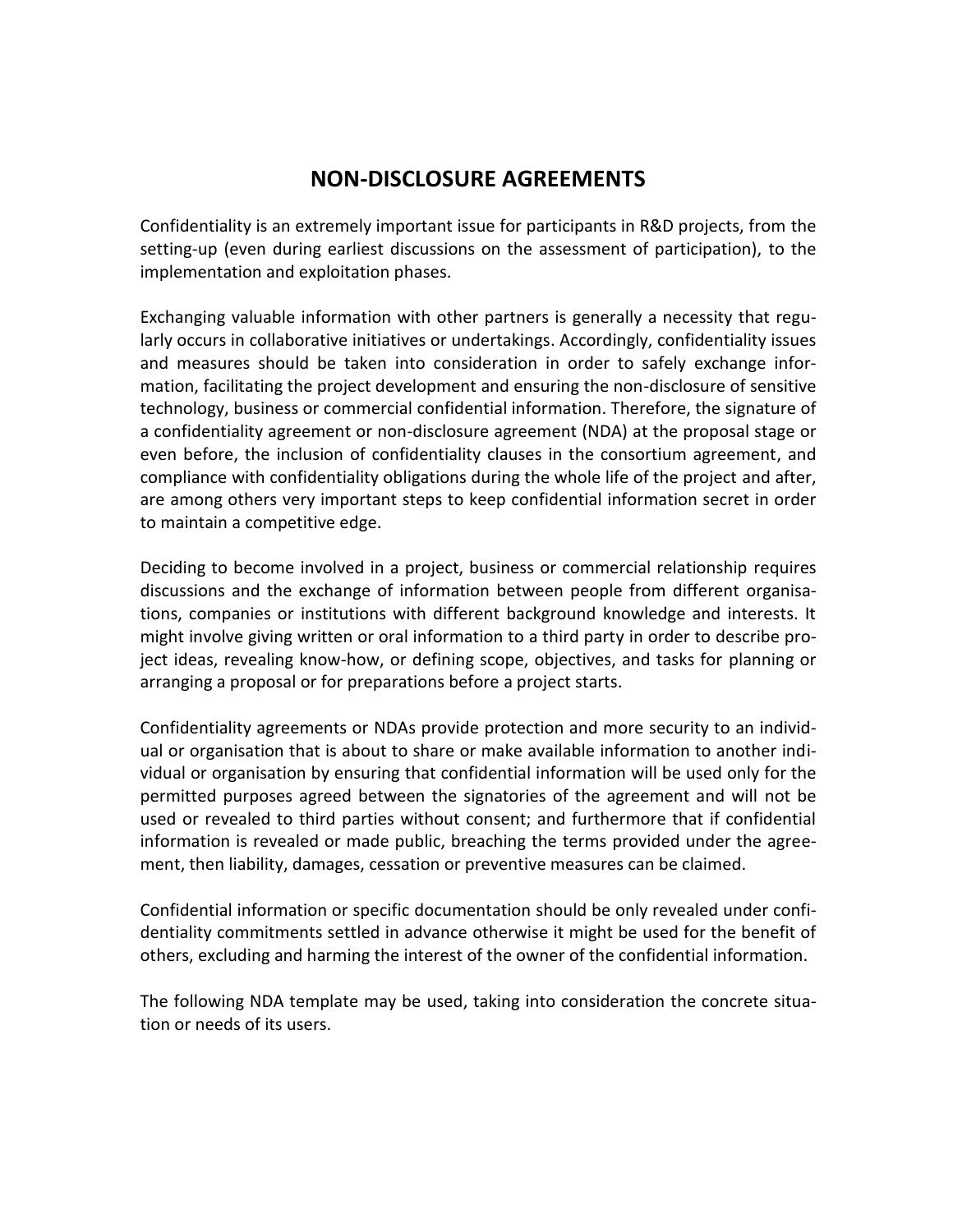## **MUTUAL NON-DISCLOSURE AGREEMENT**

**THIS AGREEMENT** [*the Agreement*] is entered into on this [*insert number of day*] day of [*insert Month and Year*] by and between:

1. [*Insert official name of the potential partner or participant*], having its registered office or based in [*insert the Legal Address of the Entity*] hereinafter referred to as […] and

2. [*Insert official name of the potential partner or participant*], having its registered office or based in [insert the Legal Address of the Entity] hereinafter referred to as [....]

[*Add the identification of all the potential partners and participants that will take part in this Agreement*]

Individually referred to as a Party or collectively as the Parties.

#### **WHEREAS:**

The Parties hereto desire [*to participate in early discussions regarding the entering into future collaboration as a European Funded Project in the field of* (*….*)] or [*to submit a proposal for a collaborative project in response to the call (identify the call) under (identify the EU-funded Programme)*] or [*to evaluate entering into partnership or business collaboration for the purpose of (identify the undertaking intended to perform)*].

Throughout the aforementioned discussions, Parties may share between themselves proprietary information or Confidential Information under the terms and covenants set forth below.

#### **THE PARTIES HERETO AGREE AS FOLLOWS:**

#### **1. Confidential Information**

1.1 For the purposes of this Agreement, Confidential Information means any data or information that is proprietary to or possessed by a Party and not generally known to the public or that has not yet been revealed, whether in tangible or intangible form, whenever and however disclosed, including, but not limited to:

(i) any scientific or technical information, invention, design, process, procedure, formula, improvement, technology or method;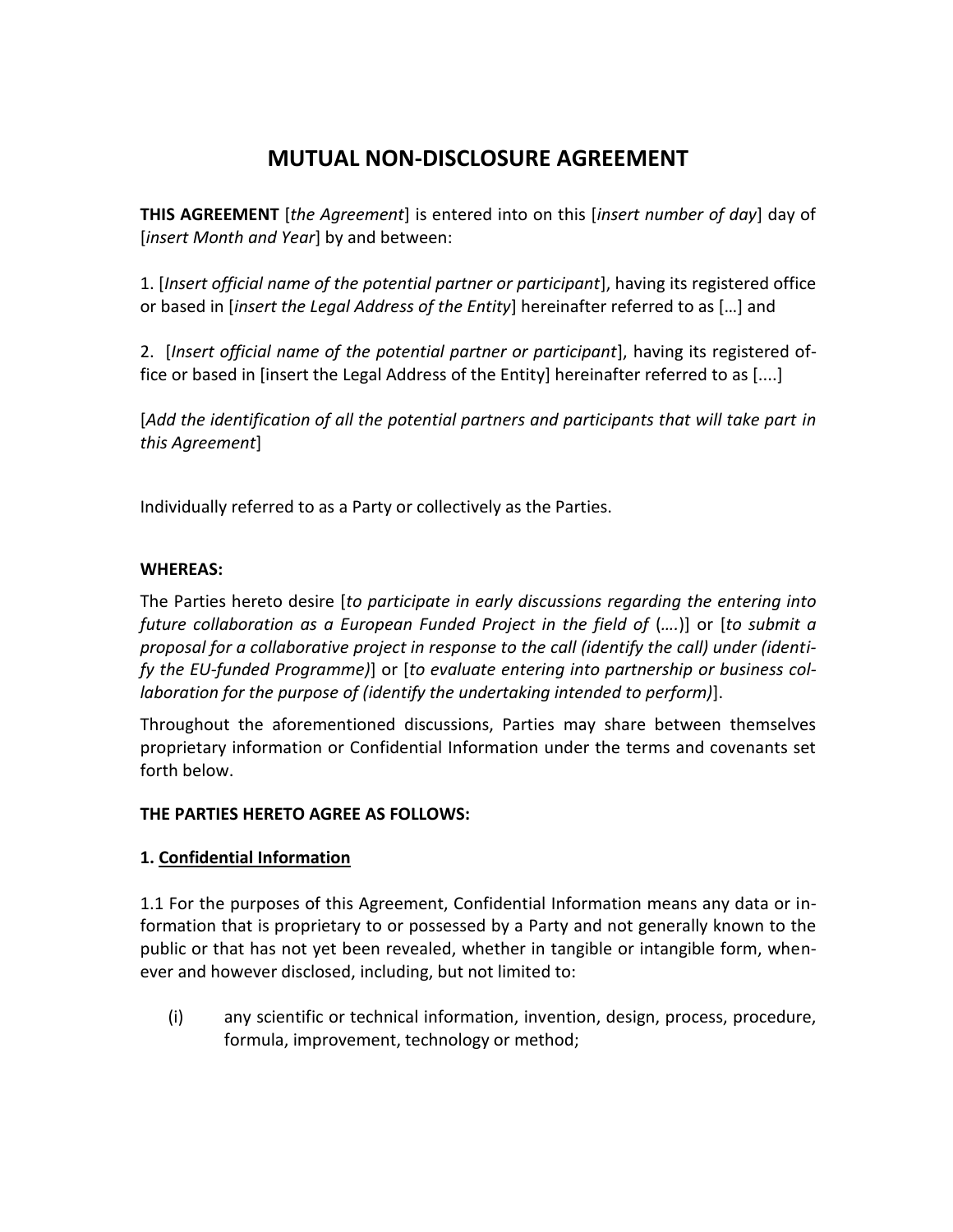- (ii) any concepts, samples, reports, data, know-how, works-in-progress, designs, drawings, photographs, development tools, specifications, software programs, source code, object code, flow charts, and databases;
- (iii) any marketing strategies, plans, financial information, or projections, operations, sales estimates, business plans and performance results relating to the Party's past, present or future business activities, or those of its affiliates, subsidiaries and affiliated companies;
- (iv) trade secrets; plans for products or services, and customer or supplier lists;
- (v) any other information that should reasonably be recognised as Confidential Information by the Parties.

1.2 The Parties agree hereby that Confidential Information needs not to be novel, unique, patentable, copyrightable or constitutes a trade secret in order to be designated Confidential Information and therefore protected.

1.3 Confidential Information shall be identified either by marking it, in the case of written materials, or, in the case of information that is disclosed orally or written materials that are not marked, by notifying the other Party of the confidential nature of the information. Such notification shall be done orally, by e-mail or written correspondence, or via other appropriate means of communication.

1.4 The Parties hereby acknowledge that the Confidential Information proprietary to each Party has been developed and obtained through great efforts and shall be regarded and kept as Confidential Information.

1.5 For the purposes of this Agreement, the Party which discloses Confidential Information within the terms established hereunder to the other Party shall be regarded as the Disclosing Party. Likewise the Party which receives the disclosed Confidential Information shall be regarded as the Receiving Party.

1.6 Notwithstanding the aforementioned, Confidential Information shall exclude information that:

- (i) is already in the public domain at the time of disclosure by the Disclosing Party to the Receiving Party or thereafter enters the public domain without any breach of the terms of this Agreement;
- (ii) was already known by the Receiving Party before the moment of disclosure (under evidence of reasonable proof or written record of such disclosure);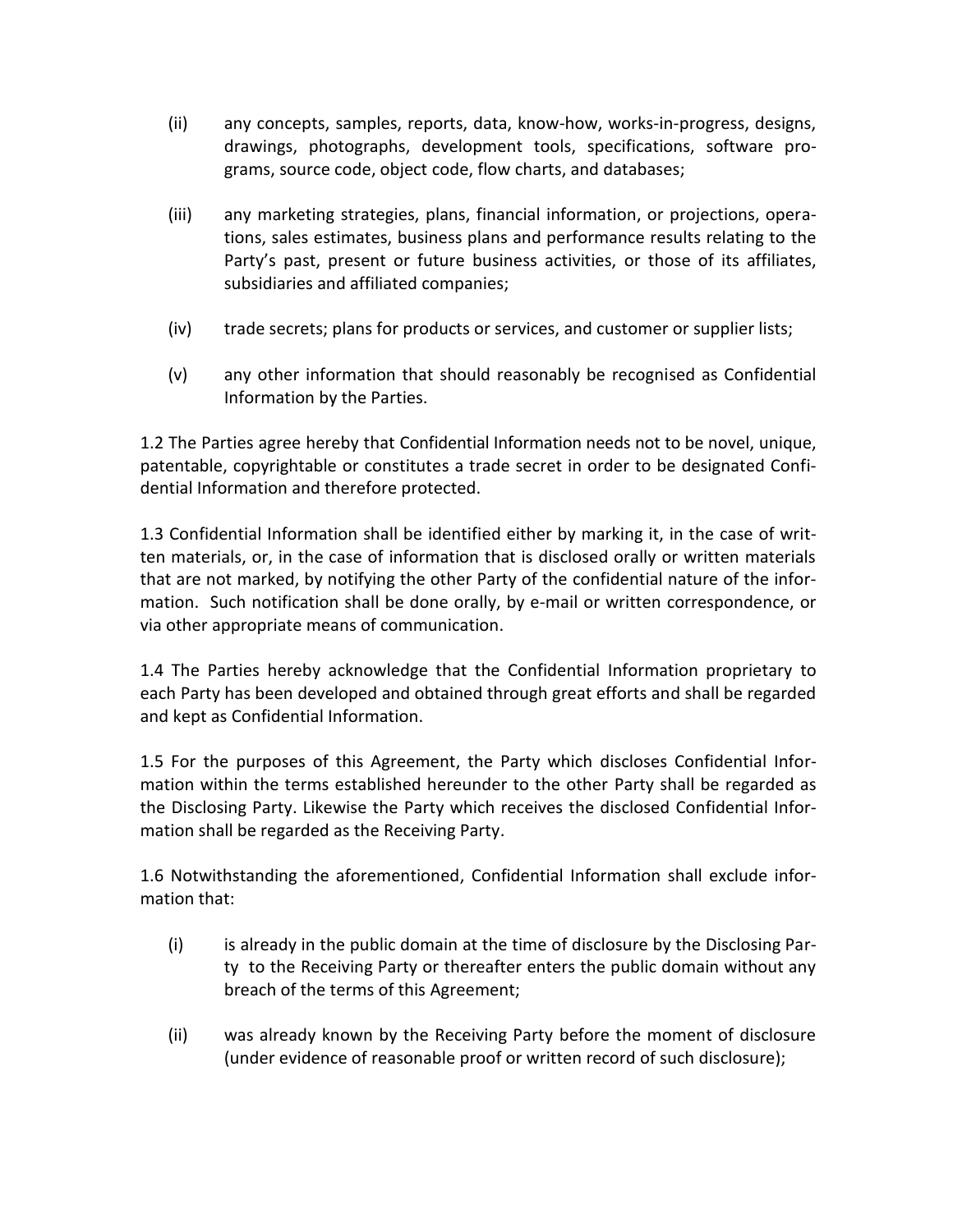- (iii) is subsequently communicated to the Receiving Party without any obligation of confidence from a third party who is in lawful possession thereof and under no obligation of confidence to the Disclosing Party;
- (iv) becomes publicly available by other means than a breach of the confidentiality obligations by the Receiving Party (not through fault or failure to act by the Receiving Party);
- (v) is or has been developed independently by employees, consultants or agents of the Receiving Party (proved by reasonable means) without violation of the terms of this Agreement or reference or access to any Confidential Information pertaining to the Parties.

### **2. Purpose of the Disclosure of Confidential Information**

The Parties will enter into discussions regarding future collaboration toward a European Funded Project in the field of [….] or [will submit a proposal for a collaborative project in response to the call (identify the call) under (identify the EU-funded Programme)] or [will enter into or evaluate alternatives for partnership or collaboration with [name of the other Party or Parties] for the purpose of [identify the undertaking intended to perform or achieve].

#### **3. Undertakings of the Parties**

3.1 In the context of discussions, preparations or negotiations, the Disclosing Party may disclose Confidential Information to the Receiving Party. The Receiving Party agrees to use the Confidential Information solely in connection with purposes contemplated between the Parties in this Agreement and not to use it for any other purpose or without the prior written consent of the Disclosing Party.

3.2 The Receiving Party will not disclose and will keep confidential the information received, except to its employees, representatives or agents who need to have access to the Confidential Information for the purpose of carrying out their duties in connection with the permitted purposes specified in clause 2. The Receiving Party will inform them about the confidential quality of the information provided and will ensure that their agreement is obtained to keep it confidential on the same terms as set forth in this Agreement. Hence the Receiving Party will be responsible for ensuring that the obligations of confidentiality and non-use contained herein will be strictly observed and will assume full liability for the acts or omissions made for its personnel representatives or agents.

3.3 The Receiving Party will use the Confidential Information exclusively for the permitted purpose stated in clause 2 and not use the information for its own purposes or benefit.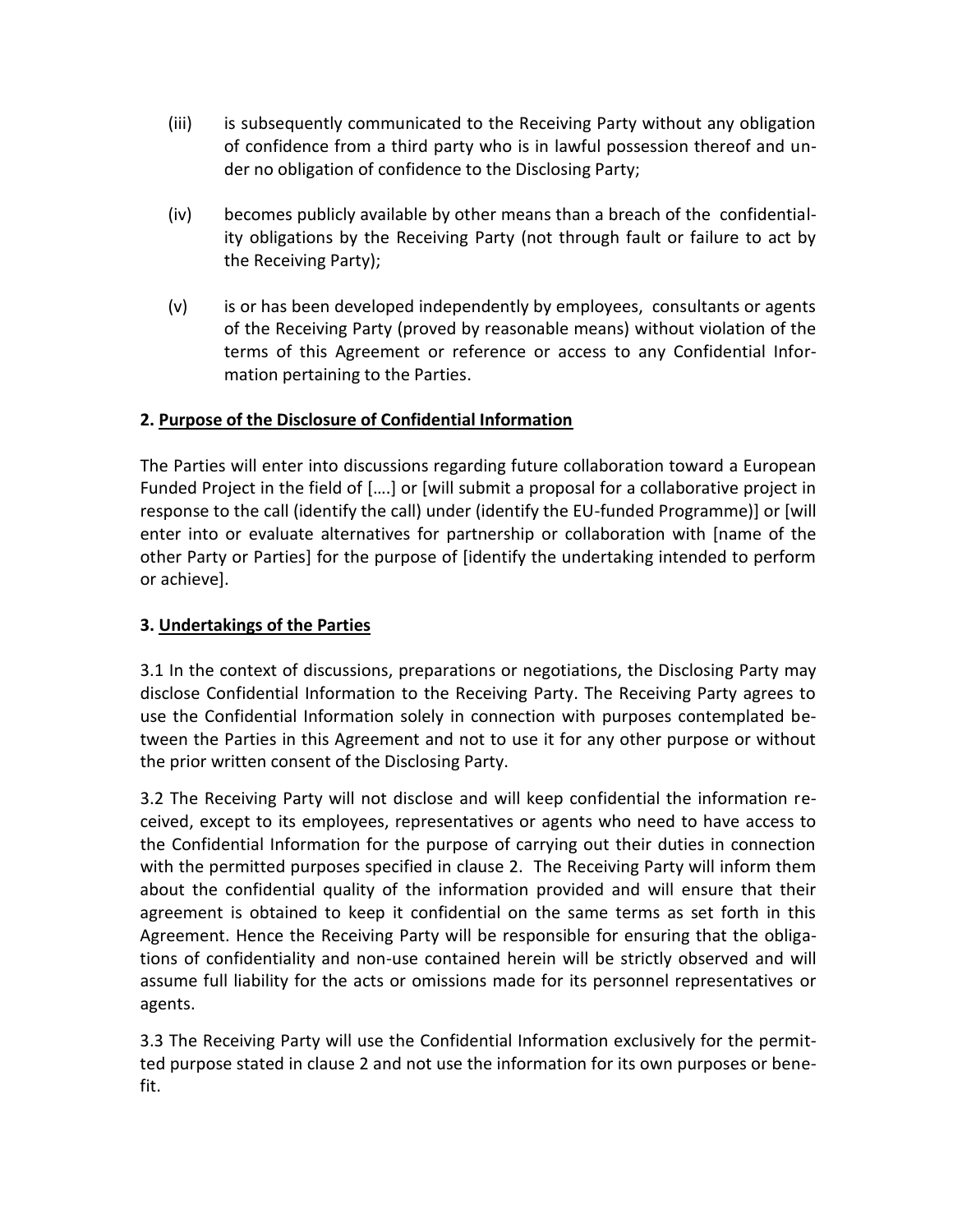3.4 The Receiving Party will not disclose any Confidential Information received to any third parties, except as otherwise provided for herein.

3.5 The Parties shall treat all Confidential Information with the same degree of care as it accords to its own Confidential Information.

3.6 All Confidential Information disclosed under this Agreement shall be and remain the property of the Disclosing Party and nothing contained in this Agreement shall be construed as granting or conferring any rights to such Confidential Information on the other Party. Principally, nothing in this Agreement shall be deemed to grant to the Receiving Party a licence expressly or by implication under any patent, copyright or other intellectual property right. The Receiving Party hereby acknowledges and confirms that all existing and future intellectual property rights related to the Confidential Information are exclusive titles of the Disclosing Party. For the sake of clarity based in reciprocity and good faith of the Parties, the Receiving Party will not apply for or obtain any intellectual property protection in respect of the Confidential Information received. Likewise any modifications and improvements thereof by the Receiving Party shall be the sole property of the Disclosing Party.

3.7 The Receiving Party shall promptly return or destroy all copies (in whatever form reproduced or stored), including all notes and derivatives of the Confidential Information disclosed under this Agreement, upon the earlier of (i) the completion or termination of the dealings contemplated in this Agreement; (ii) or the termination of this Agreement; (iii) or at the time the Disclosing Party may request it to the Receiving Party.

3.8 Notwithstanding the foregoing, the Receiving Party may retain such of its documents as required to comply with mandatory law, provided that such Confidential Information or copies thereof shall be subject to an indefinite confidentiality obligation.

3.9 In the event that the Receiving Party is asked to communicate the Confidential Information to any judicial, administrative, regulatory authority or similar or obliged to reveal such information by mandatory law, it shall notify promptly the Disclosing Party of the terms of such disclosure and will collaborate to the extent practicable with the Disclosing Party in order to comply with the order and preserve the confidentiality of the Confidential Information.

3.10 The Parties agree that the Disclosing Party will suffer irreparable damage if its Confidential Information is made public, released to a third party, or otherwise disclosed in breach of this Agreement and that the Disclosing Party shall be entitled to obtain injunctive relief against a threatened breach or continuation of any such breach and, in the event of such a breach, an award of actual and exemplary damages from any court of competent jurisdiction.

3.11 The Receiving Party shall immediately notify the Disclosing Party upon becoming aware of any breach of confidence by anybody to whom it has disclosed the Confidential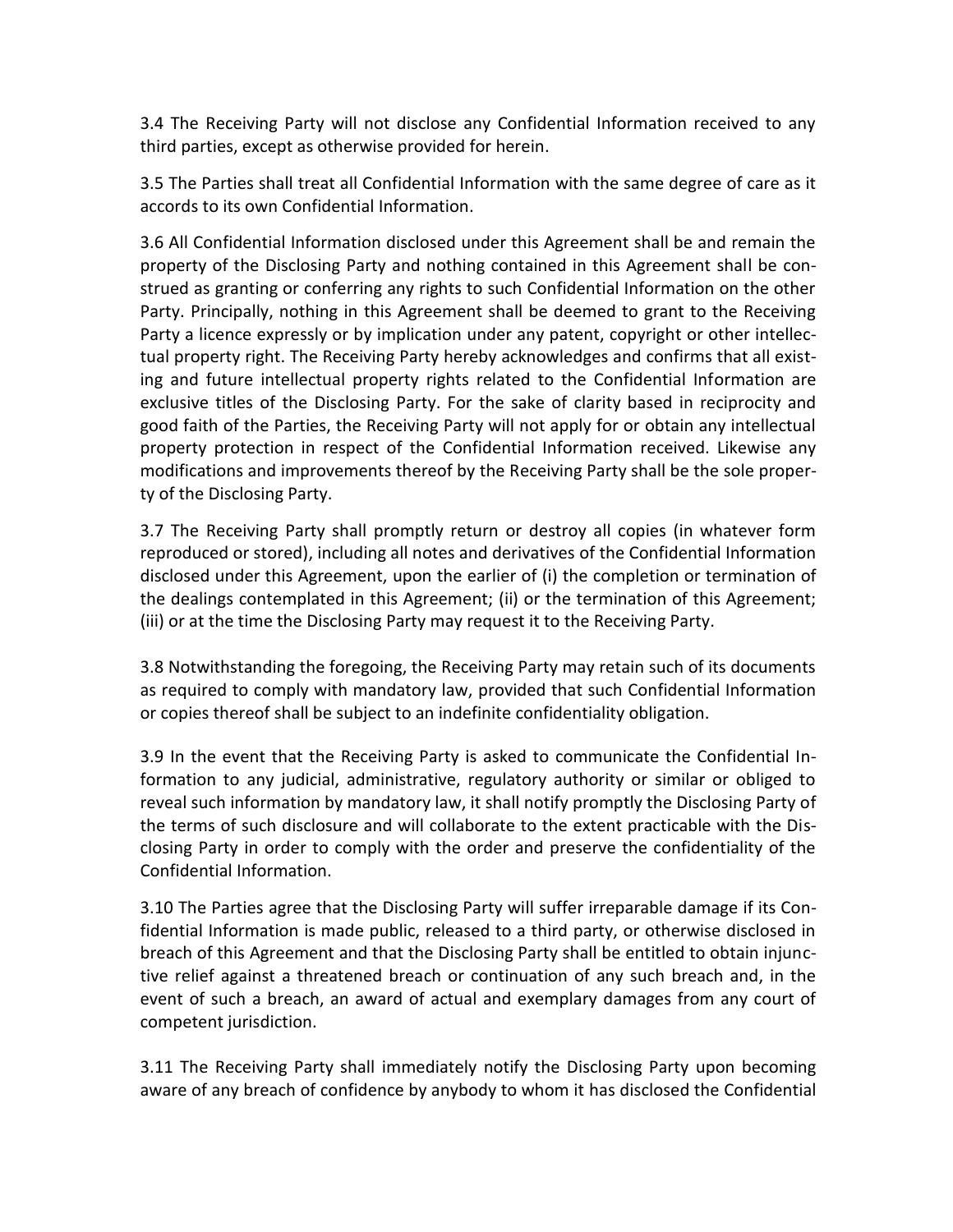Information and give all necessary assistance in connection with any steps which the Disclosing Party may wish to take prevent, stop or obtain compensation for such a breach or threatened breach.

3.12 The Confidential Information subject to this Agreement is made available "as such" and no warranties of any kind are granted or implied with respect to the quality of such information including, but not limited to, its applicability for any purpose, noninfringement of third party rights, accuracy, completeness or correctness.

3.13 Neither Party is under any obligation under this Agreement to disclose any Confidential Information it chooses not to disclose. Further, neither Party shall have any liability to the other Party resulting from any use of the Confidential Information except with respect to disclosure of such Confidential Information in violation of this Agreement.

3.14 Nothing in this Agreement shall be construed to constitute an agency, partnership, joint venture, or other similar relationship between the Parties.

#### **4. Miscellaneous**

#### 4.1 **Duration and Termination**

4.1.1 This Agreement shall remain in effect for a term of [*number of months or years*]. Notwithstanding the foregoing, the Receiving Party's duty to hold in confidence Confidential Information that was disclosed during the term shall remain in effect indefinitely, save otherwise agreed.

4.1.2 If the Parties succeed in the call for proposal referred to in clause 2 and sign the corresponding Grant Agreement (GA) and Consortium Agreement (CA), or enter into partnership under any other kind of collaborative agreement (COA) or association agreement (AA), the non-disclosure provisions of the CA, COA and AA shall [*be supplemented by or supplement or supersede*] this Agreement. In the event that non-disclosure provisions are not provided for the said private agreements, this Agreement shall remain in force until the end of the collaboration undertaken or after [months or years] of its termination.

#### 4.2 **Applicable Law and Jurisdiction**

This Agreement shall be construed and interpreted by the laws of [*choose the applicable law*]. The court of [*choose the jurisdiction to settle disputes*] shall have jurisdiction.

#### 4.3 **Validity**

If any provisions of this Agreement are invalid or unenforceable, the validity of the remaining provisions shall not be affected. The Parties shall replace the invalid or unen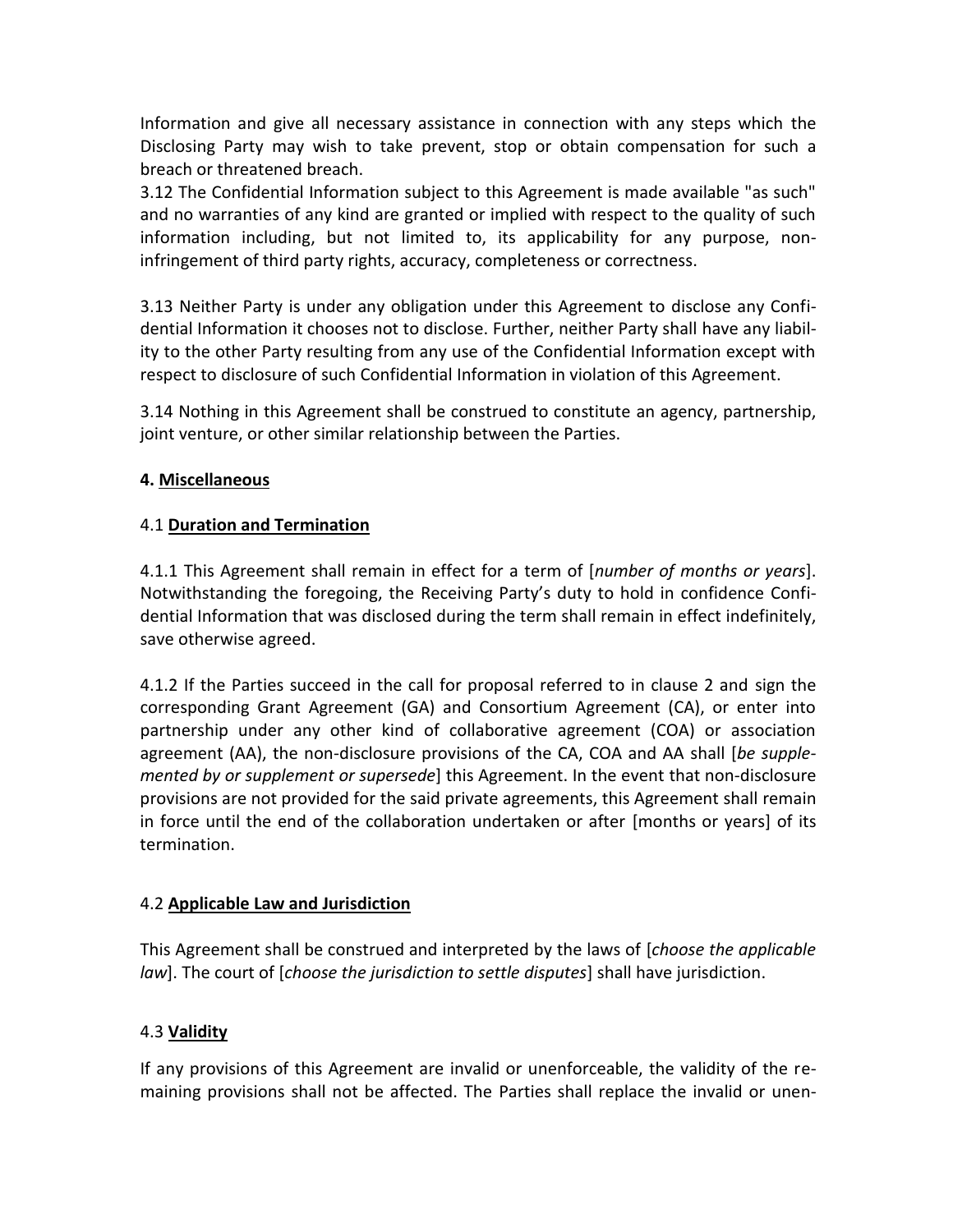forceable provision by a valid and enforceable provision that will meet the purpose of the invalid or unenforceable provision as closely as possible.

#### 4.4 **Subsequent Agreements**

Ancillary agreements, amendments or additions hereto shall be made in writing.

#### 4.5 **Communications**

Any notices or communications required between the Parties shall be delivered by hand, e-mail, or mailed by registered mail to the address of the other Party as indicated above. Any subsequent modification of a Party's address should be reasonably communicated in advance to the effect of this Agreement.

### **5. Competition**

The receipt of Confidential Information pursuant to this Agreement will not prevent or in any way limit either Party from developing, making or marketing products or services that are or may be competitive with the products or services of the other; or providing products or services to others who compete with the other Party; as long as those results have not become from a breach of this Agreement.

**IN WITNESS WHEREOF,** the Parties hereto have caused this Mutual Non-Disclosure Agreement to be executed as of the date stated above.

FOR [*insert name of participant or potential or current partner*]

[*insert name of representative*] [*insert title]*

Done at [*place*] on [*date*]